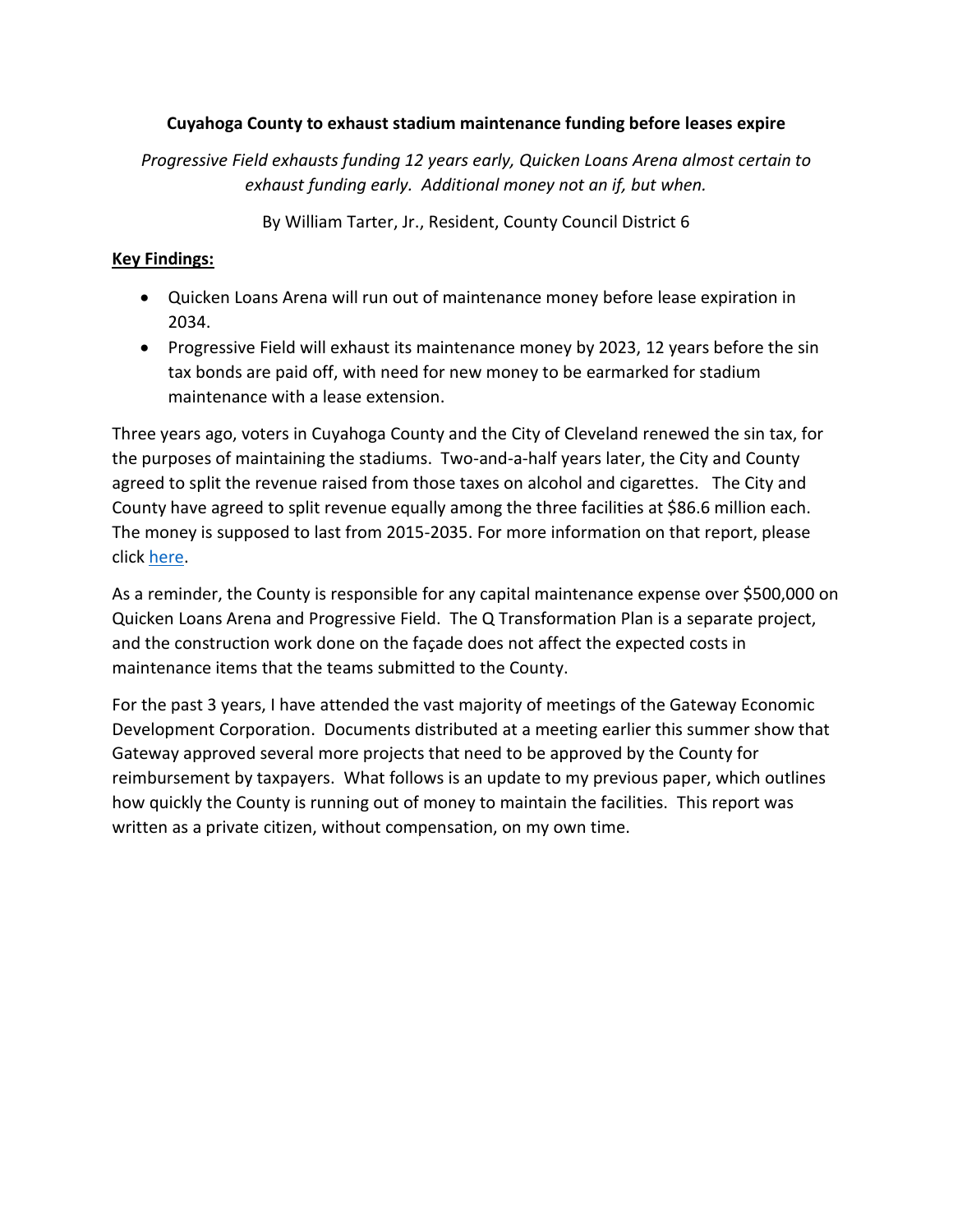#### **Quicken Loans Arena**

During the first two years, Quicken Loans Arena had \$23 million in capital projects that were paid for by taxpayers. Additionally, Gateway Economic Development Corporation, the nonprofit entity that oversees the facilities, voted to approve an additional \$11 million in projects. That means that, total, Quicken Loans Arena used \$34 million of their \$86 million total maintenance money in the first *two years.*

|                                                                                     | <b>Major Capital Summary</b>           |                                                                                         |                                              |                                 |
|-------------------------------------------------------------------------------------|----------------------------------------|-----------------------------------------------------------------------------------------|----------------------------------------------|---------------------------------|
|                                                                                     | <b>Cleveland Cavaliers</b>             |                                                                                         |                                              |                                 |
|                                                                                     |                                        |                                                                                         |                                              |                                 |
| The below projects were recommended for approval and forwarded to the County by the |                                        |                                                                                         |                                              |                                 |
| Gateway Board. Each project was funded and is either finished or in progress.       |                                        |                                                                                         |                                              |                                 |
|                                                                                     |                                        |                                                                                         |                                              |                                 |
| <b>ITEM</b>                                                                         | <b>Board Approved Budget</b>           |                                                                                         | Reallocate                                   | Comment                         |
| Flat and Curved Roof Replacement                                                    |                                        | 4,174,050.00                                                                            |                                              |                                 |
| Safety and Security System                                                          |                                        | 3,090,000.00                                                                            | \$518,253.16                                 | <b>Reallocate to Roof Costs</b> |
| Scoreboard and Digital Display                                                      |                                        | 9,357,611.00                                                                            | \$18,861.00                                  | <b>Reallocate to Roof Costs</b> |
| Video Production Control Room                                                       |                                        | 4,645,828.00                                                                            | \$269,283.40                                 | <b>Reallocate to Roof Costs</b> |
| Arena Bowl Sound System                                                             |                                        | 1,800,000.00                                                                            | \$136,270.87                                 | <b>Reallocate to Roof Costs</b> |
|                                                                                     |                                        |                                                                                         |                                              |                                 |
|                                                                                     |                                        |                                                                                         |                                              |                                 |
|                                                                                     |                                        | 23,067,489.000                                                                          | \$942,688.43                                 |                                 |
|                                                                                     |                                        |                                                                                         |                                              |                                 |
|                                                                                     | <b>Pending Gateway/County Approval</b> |                                                                                         |                                              |                                 |
| <b>ITEM</b>                                                                         | Pending Approval                       |                                                                                         | Comment                                      |                                 |
|                                                                                     |                                        |                                                                                         | First proposal (\$3,060,400.00) Less Savings |                                 |
| Lower Roof                                                                          | \$2,117,711.57                         | (5942, 688.43)                                                                          |                                              |                                 |
| Scoreboard Hoist                                                                    | \$571,500.00                           | <b>Cavs Advanced Payments</b>                                                           |                                              |                                 |
| <b>Telescopic Seating Platform</b>                                                  | \$3,521,500.00                         | <b>Cavs Advanced Payments</b>                                                           |                                              |                                 |
|                                                                                     |                                        | This request was to be used for design and high<br>\$5,000,000.00<br>priority projects. |                                              |                                 |

The Cavaliers also submitted estimates to Gateway that they will use \$32 million in the next 5 years towards capital expenses, which will be paid for by taxpayers. Combined with the \$34 million that has already been spent, this means that Quicken Loans Arena/the Cavaliers will have used \$66.98 million in the first 7 years. **November 2017 Edit: Quicken Loans arena will need an additional \$5 million, so the estimate is now \$71 million in the first 7 years**. Remember, there was only \$86 million to last for 20 years. That means that the facility will have

only \$15 million to use over 13 years. The scoreboard and video production room will eat that up, leaving no money for any other capital maintenance issue until 2034. Any repairs will have to be done with money that the County currently has not allocated.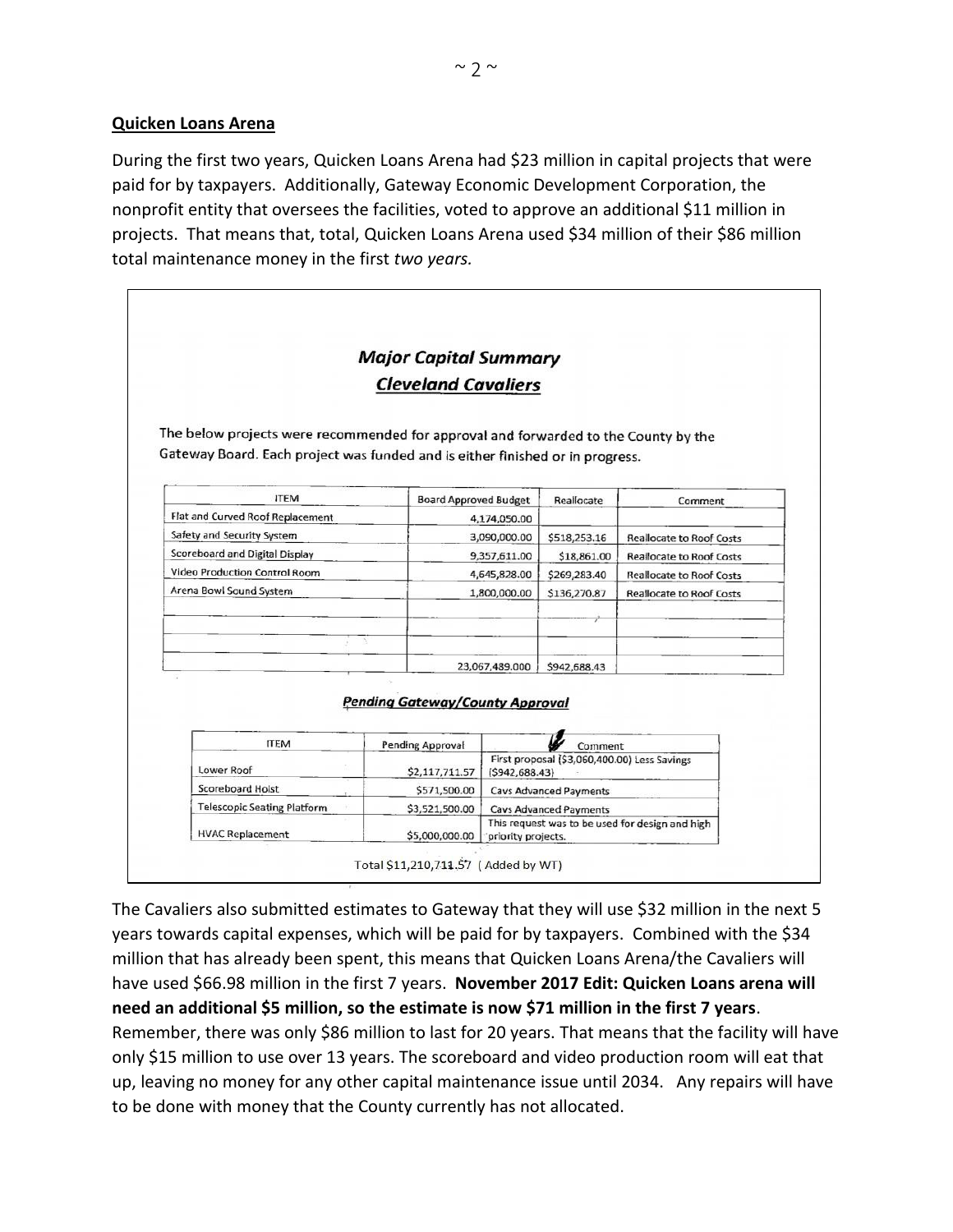| Category                   | Capital Description                 | Estimate        |
|----------------------------|-------------------------------------|-----------------|
| Vertical Transportation    | Refurbishing                        | \$672,027.00    |
| Miscellaneous Electric     | <b>Lighting Controls</b>            | \$983,454.00    |
| Miscellaneous Electric     | <b>Sport Lighting</b>               | \$1,957,160.00  |
| Life Safety                | Fire alarm System                   | \$597,026.00    |
| <b>General Trades</b>      | <b>Precast Sealing/Painting</b>     | \$4,502,035.00  |
| <b>General Trades</b>      | Arena Curtain System                | \$854,900.00    |
| Window Glazing System      | Replacement of Window Glazing       | \$1,038,175.00  |
| Concrete                   | Sidewalks, Stone Steps and Railings | \$597,026.00    |
| <b>Mechanical Plumbing</b> | Replacement of Ice Floor and Plant  | \$3,095,149.00  |
| <b>HVAC Replacement</b>    | Replacement of HVAC Systems         | \$17,778,063.00 |
| Domestic Hot Water Tank    | Domestic Hot Water Tank Replacement | \$627,029.00    |
|                            |                                     |                 |
|                            |                                     |                 |
|                            |                                     |                 |
|                            |                                     |                 |
|                            |                                     | \$32,702,044.00 |

# 5-Year Major Capital Plan Submitted by the Cleveland Cavaliers (June 30, 2016-January 1,2017)

#### **Progressive Field**

The situation with the home of the Cleveland Indians, Progressive Field, is even worse.

Progressive Field currently has \$37,415,629 in capital projects that have been approved by the County, with \$1.1 million that has been approved by Gateway and now pending to County Council for approval (see charts on next page).

That means that Progressive Field will have used \$38.5 million in maintenance costs in just the first *two years.*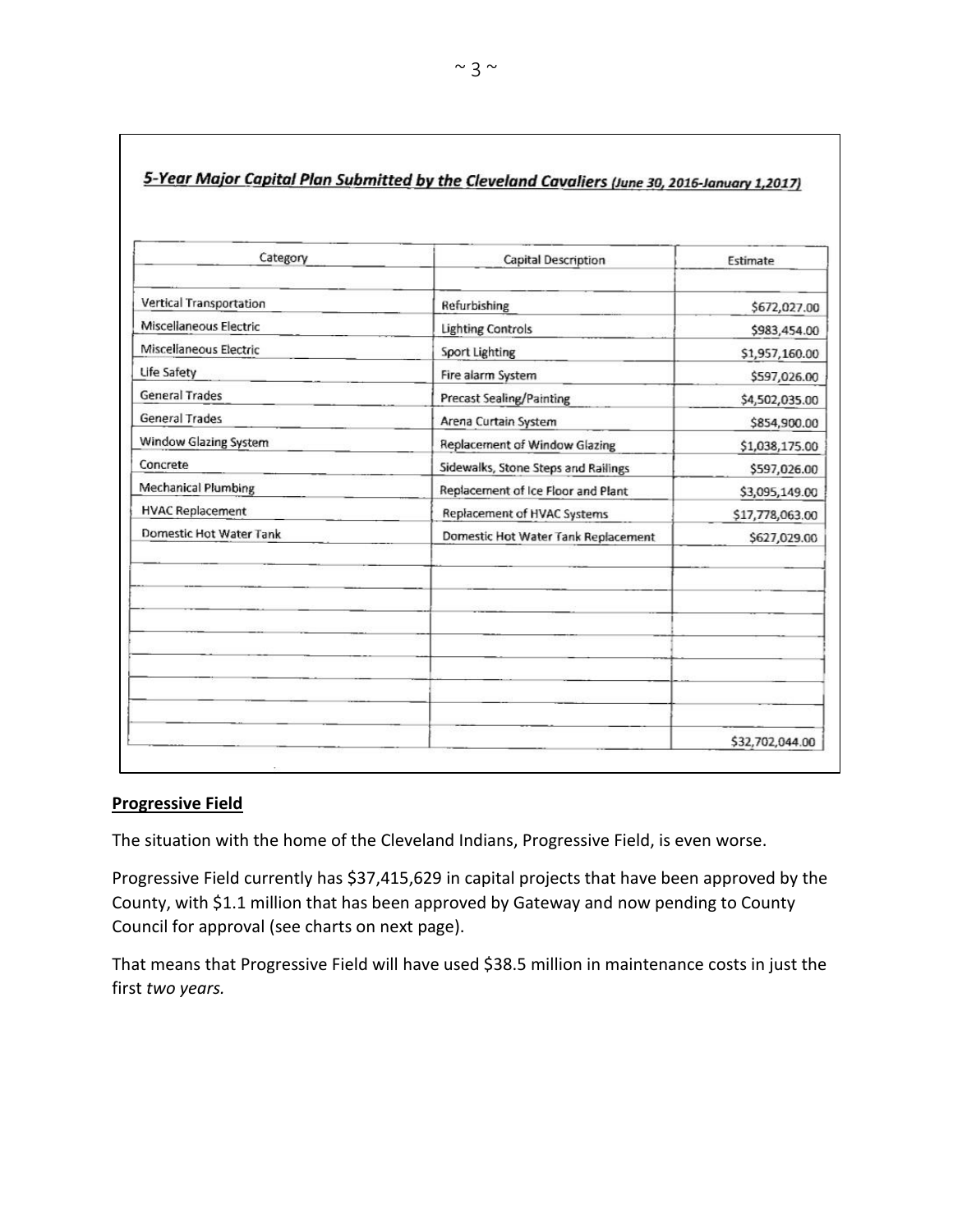# **Major Capital Summary Cleveland Indians**

The below projects were recommended for approval and forwarded to the County by the Gateway Board. Each project was funded and is either finished or in progress. Approved and funded by county

| <b>ITEM</b>                                 | <b>Board Approved Budget</b> | Reallocate     | Comment                                                                                                                                                                                               |
|---------------------------------------------|------------------------------|----------------|-------------------------------------------------------------------------------------------------------------------------------------------------------------------------------------------------------|
| Sound System                                | \$4,760,000.00               | \$1,300,000.00 | Reallocated Savings to LED Field Lights                                                                                                                                                               |
| <b>Scoreboard System</b>                    | \$16,083,560.00              | \$500,000.00   | Reallocated savings to LED Field Lights                                                                                                                                                               |
| <b>High Steel Painting</b>                  | \$2,184,230.00               |                |                                                                                                                                                                                                       |
| <b>Concrete Resurfacing</b>                 | \$3,000,000.00               | \$1,500,000.00 | Reallocated funds to the elevator project<br>at (750,000) and LED Project for shortfall<br>(300,000) the (450,000 *) is pending<br>reallocation for Phase #3 Suite<br>Renovations. Approved by County |
| Replacement of Food Service Equipment       | \$1,426,757.00               |                |                                                                                                                                                                                                       |
| <b>HVAC System</b>                          | \$5,201,340.00               |                |                                                                                                                                                                                                       |
| Suite and Press Box Fire Suppression System | \$83,992.00                  |                |                                                                                                                                                                                                       |
| Suite and Press Box Glazing                 | \$1,760,168.00               |                |                                                                                                                                                                                                       |
| Suite & Balcony Flooring                    | \$59,582.00                  |                |                                                                                                                                                                                                       |
| Access Controls & Surveillance System       | \$2,856,000.00               |                |                                                                                                                                                                                                       |
|                                             | \$37,415,629.00              | \$3,300,000.00 |                                                                                                                                                                                                       |

#### **New Ask-Pending Gateway/County Approval**

| TEM                               | Pending Approval | Comment                                                     |
|-----------------------------------|------------------|-------------------------------------------------------------|
|                                   |                  | Per December 1, 2016 Letter. This will be                   |
| <b>Phase #3 Suite Renovations</b> |                  | \$1,184,055,00 covered by the 2016 Excise tax reserve fund. |

| Detail of Reimbursable Sin Tax Costs: Suite Renovations | <b>Budget</b>  | Forecast       | $+/-$          |
|---------------------------------------------------------|----------------|----------------|----------------|
| Glazing                                                 | \$389,747.00   | \$446,060.00   | \$56,313.00    |
| <b>Resinous Flooring</b>                                | \$149,935.00   | \$154,265.00   | \$4,330.00     |
| <b>Fire Suppression</b>                                 | \$60,202.00    | \$61,500.00    | \$1,298.00     |
| Electrical, Plumbing, & HVAC                            | \$405,000.00   | \$403,730.00   | (\$1,270.00)   |
| Whirlpool Refrigerators/Induction Burners               | \$102,333.00   | \$102,500.00   | \$167.00       |
| Spray On Fireproof Patching                             | \$27,000.00    | \$16,000.00    | ( \$11,000.00) |
| Total                                                   | \$1,134,217.00 | \$1,184,055.00 | \$49,838.00    |

Progressive Field have \$86.6 million that is supposed to last from 2015-2035. The Indians estimate that they will have \$47,371,000 million in capital repairs that are to be reimbursed by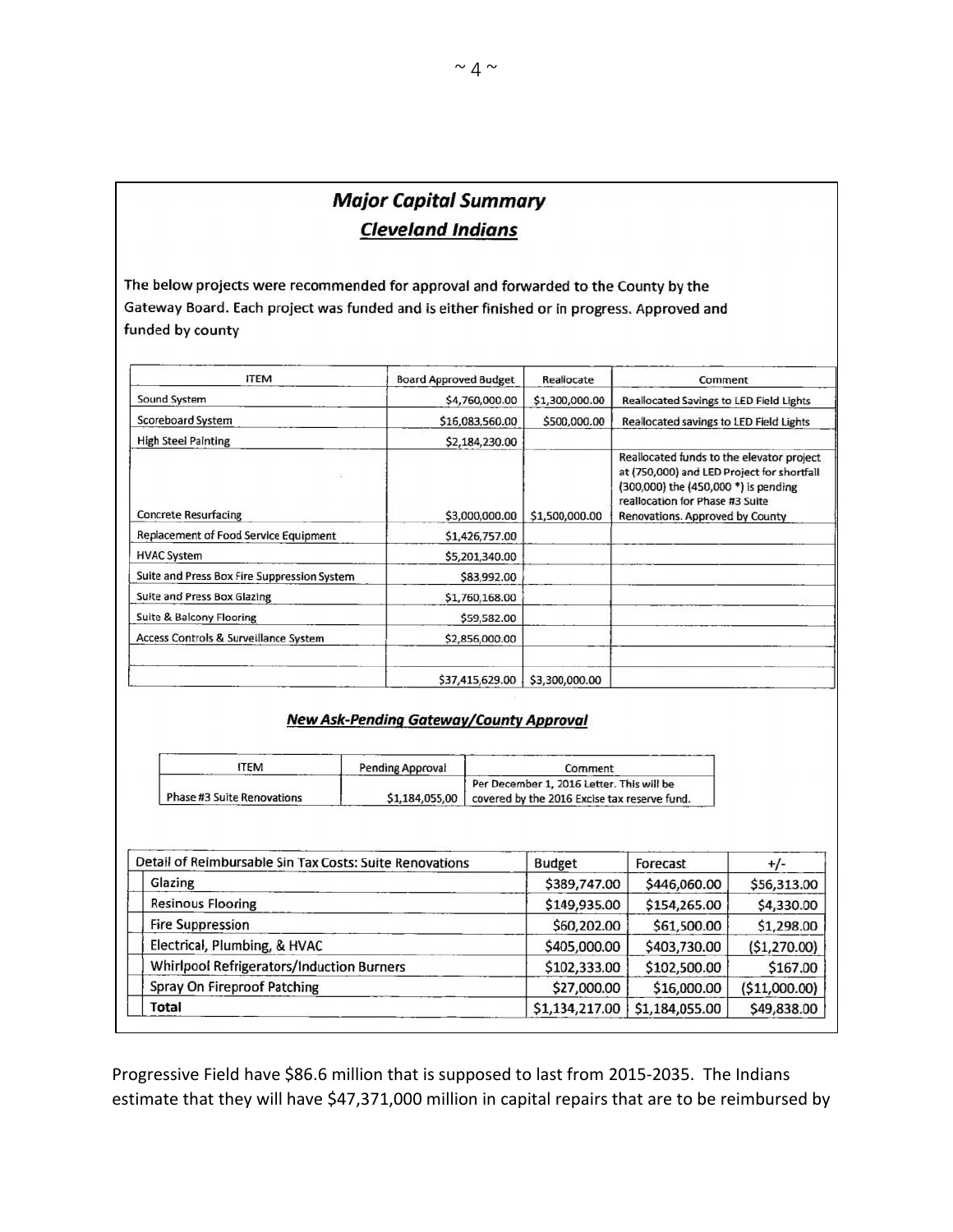taxpayers, in the next five years (2018-2023). That means, essentially, that Progressive Field/the Indians will have used almost all the money (\$85 million out of \$86 million), in the first 7 years, money that was supposed to last from 2015-2035. *If the Indians extend their lease past 2023, there is currently no money allocated for the m*ai*ntenance costs of the facility*.

| Category                                     | Capital Description                  | Estimate        |
|----------------------------------------------|--------------------------------------|-----------------|
| Cast-In-Place Concrete                       | <b>Upper Deck Concrete</b>           | \$2,700,000.00  |
| Cast-In-Place Concrete                       | Metal Sub-Roofing System             | \$2,000,000.00  |
| <b>Precast Concrete</b>                      | Seating Bowl Concrete Coating System | \$3,900,000.00  |
| Seating                                      | <b>Seating Bowl Replacement</b>      | \$8,500,000.00  |
| <b>Mechanical &amp; Plumbing</b>             | <b>Air Handling Units</b>            | \$6,150,000.00  |
| <b>Mechanical &amp; Plumbing</b>             | <b>Fan Coil Units</b>                | \$1,420,000.00  |
| Mechanical & Plumbing                        | Concession/Toiler Room Exhaust Fans  | \$3,526,000.00  |
| <b>Mechanical &amp; Plumbing</b>             | Sanitary & Storm Water Pumps         | \$725,000.00    |
| <b>Mechanical &amp; Plumbing</b>             | <b>Plumbing Fixtures</b>             | \$2,400,000.00  |
| Mechanical & Plumbing                        | Fire Suppression-Suite & Press Box   | \$750,000.00    |
| Miscellaneous Metals Ballpark General Trades | Railing Replacement/Main Concourse   | \$550,000.00    |
| <b>Ballpark General Trades</b>               | <b>Suite Glass/Glazing</b>           | \$1,500,000.00  |
| <b>Ballpark General Trades</b>               | <b>Balcony/Corridor Flooring</b>     | \$1,250,000.00  |
| <b>Food Service Equipment</b>                | <b>Food Service Equipment</b>        | \$12,000,000.00 |
|                                              |                                      |                 |
|                                              |                                      | \$47,371,000.00 |

### 5-Year Major Capital Plan Submitted by the Cleveland Indians (August 5, 2016)

\* Note that all projects need to be vetted and soft costs added.

## **Conclusion**

The maintenance forecast on the current state of the stadiums is highly uncertain. The County has major capital decisions that it must make, unrelated to sports. It is difficult to identify funding options for the County to fulfill its current obligations, especially now that revenue options such as the city admission tax has been tied up in the Q Transformation Project. I highly recommend that community engagement commences immediately on ways to maintain